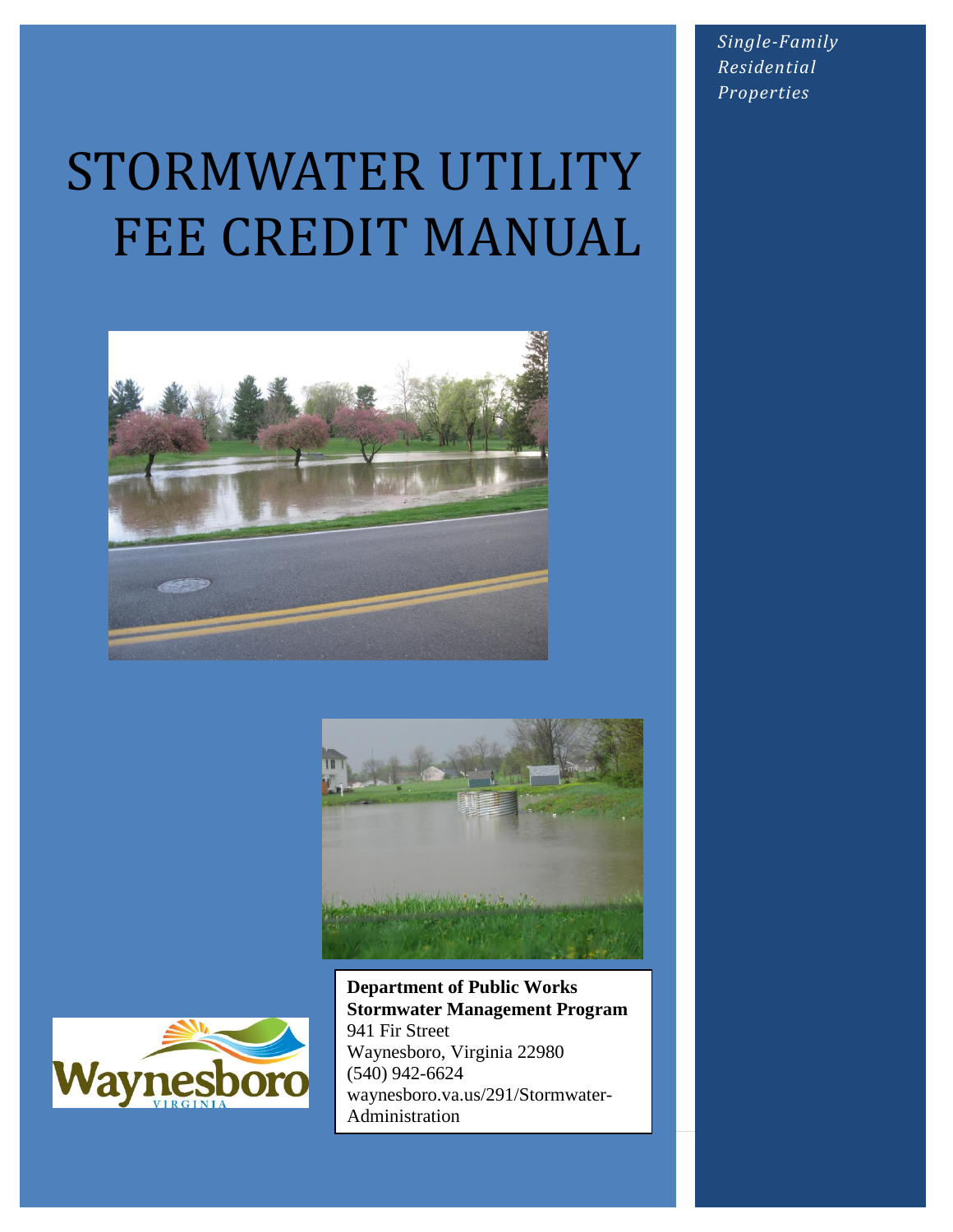### **Table of Contents**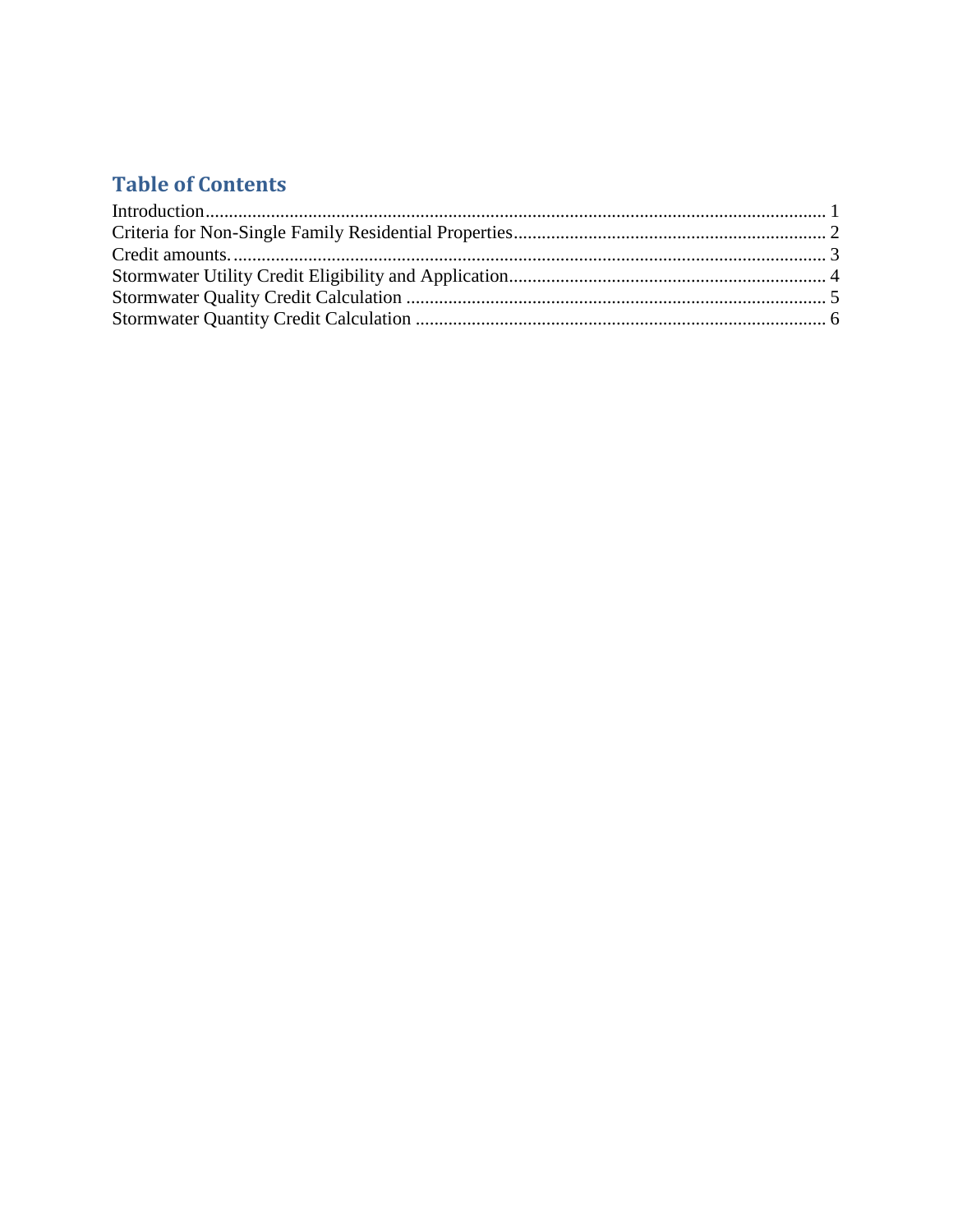#### <span id="page-2-0"></span>**Introduction**

Managing and treating Stormwater in the City of Waynesboro is a growing challenge for the City and the Stormwater Program. The reasons for this expanding puzzle are numerous but can generally be categorized as increased regulatory burden, maintaining an aging, existing system, and addressing localized flooding issues through infrastructure installation and upgrades. In 2013 the City fell under new Federal guidelines that increase our responsibilities to manage stormwater through a designation as an MS-4 Community. The MS-4 Program requires the City to maintain a federal permit to discharge stormwater from a storm sewer system to the South River.

This system includes over **75 miles of pipe**, over **7 Miles of Ditches**, over **2,500 Inlet Structures**, over **600 Outlet Structures**, and over **150 stormwater ponds**. These assets have to be monitored and maintained to remain compliant with the permit, including private stormwater basins. The City Stormwater Program is also tasked with working on a list of almost 30 projects to moderate localized flooding and control pollution from our stormwater system to meet federal Chesapeake Bay requirements.

Waynesboro City Council adopted a Stormwater Utility Fee based on the amount of impervious surface on individual parcels. Impervious surfaces that do not allow precipitation to soak through them increase the amount of water from rain or snowmelt that goes to the storm sewer system.

The Stormwater Utility Ordinance allows the Director of Public Works (the director) to adopt policies, procedures, and manuals necessary to manage a system of credits to reduce stormwater utility fees for eligible private systems. This guidance is only intended to assist with interpretation of Chapter 30 of the Code of the City of Waynesboro.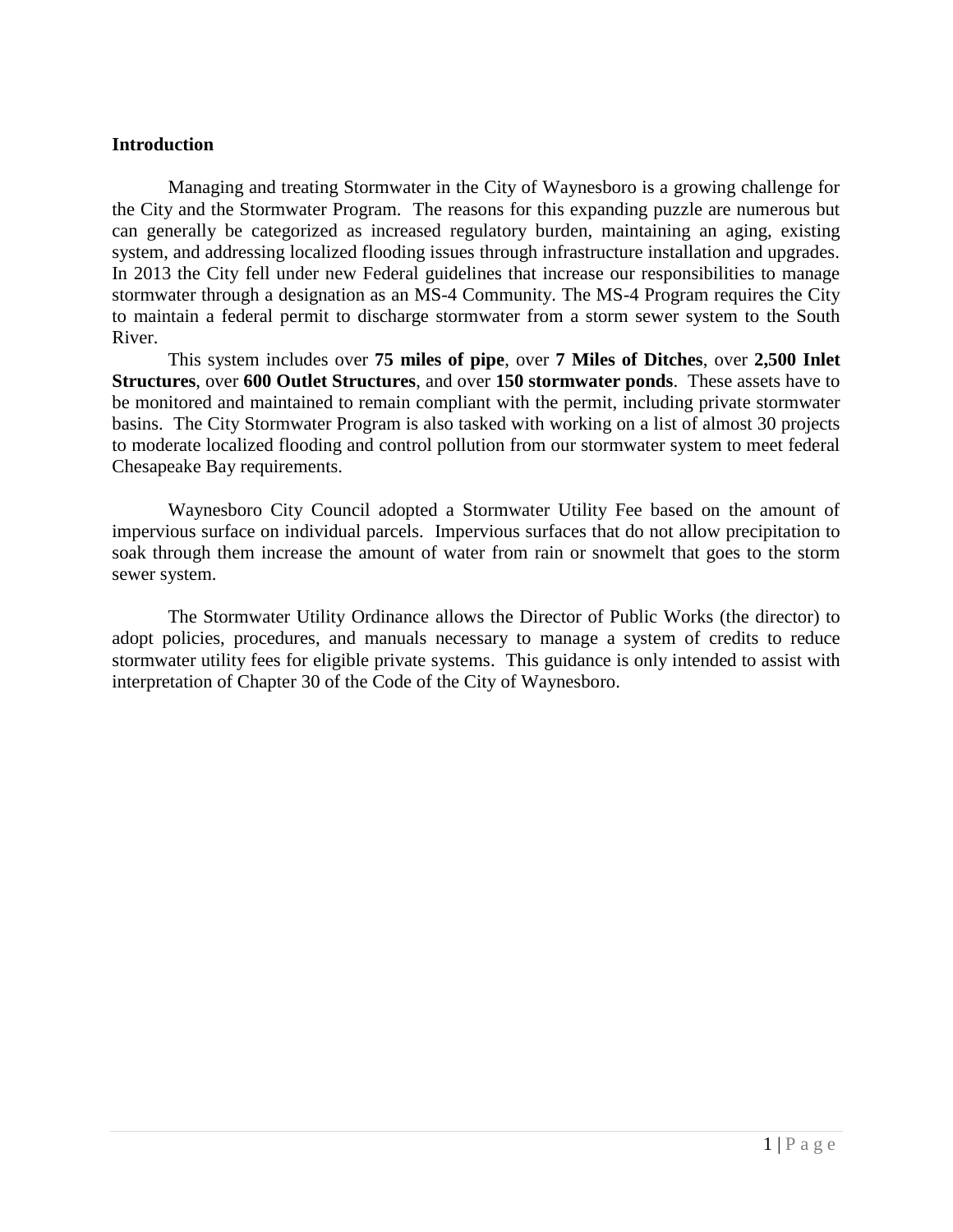# <span id="page-3-0"></span>**Criteria for Single Family Residential Properties**

Single Family Residential (SFR) Properties are single family dwellings not used for commercial, industrial, or institutional purposes. The Public Works Director has the ability to modify the Single Family system for residential properties.

The potential credits for SFR properties are classified as Level 1 and Level 2. Any project implemented to manage rainwater should take care to prohibit flooding or water damage to structures by following guidance on how to design and construct these Best Management Practices (BMPs). The City will refer extensively to the [Homeowner Guide for a More Bay-](http://chesapeakestormwater.net/wp-content/uploads/dlm_uploads/2013/04/Homeowner-Guide.pdf)[Friendly Property.](http://chesapeakestormwater.net/wp-content/uploads/dlm_uploads/2013/04/Homeowner-Guide.pdf)

- 1. Level 1 BMPs are smaller scale practices that accomplish moderate stormwater benefits.
- 2. Level 2 BMPs are more involved practices that will achieve greater water pollution control benefits. These are more intricate projects that will most likely require consultation with a Licensed Professional Landscape Architect or Engineer.

To be eligible for a credit against the stormwater utility fee these criteria must be met:

(1) The parcel owner must submit a credit application form provided by the City; [https://www.waynesboro.va.us/FormCenter/Public-Works-10/Stormwater-Utility-Credit-](https://www.waynesboro.va.us/FormCenter/Public-Works-10/Stormwater-Utility-Credit-Application-166)[Application-166](https://www.waynesboro.va.us/FormCenter/Public-Works-10/Stormwater-Utility-Credit-Application-166)

(2) The parcel owner must maintain the practice for the length of the credit term, which is 5 years. After 5 years a parcel owner has the option to reapply for the credit if the practice is functioning as intended.

### <span id="page-3-1"></span>**Credit amounts.**

- 1. The **maximum** credit allowed is fifty (50) percent of the total annual stormwater utility fee. The credits for individual residential practices can be combined; however, the credit will not exceed the stated maximum.
- 2. Credits for Level 1 and Level 2 BMP's
	- a. A **ten (10) percent** credit is allowed if the BMP is classified as Level 1.
	- b. A **twenty (20) percent** credit is allowed if the BMP is classified as Level  $2<sub>1</sub>$
- 3. At the director's discretion, a credit of up to five percent in addition to that provided in subsection (2) above may be granted for a facility that achieves benefits above those required by the City Code.
- 4. The owner of an eligible facility that treats off-site impervious surface located within the City may take a credit for treating the off-site impervious surface. The off-site credit amount shall be calculated in the same manner as if the facility was located on the off-site parcel. However, in no case shall the total credit exceed the total amount of the annual stormwater utility fee charged to the parcel owner. Each residential property will be assessed by City Staff to determine the applicable credit.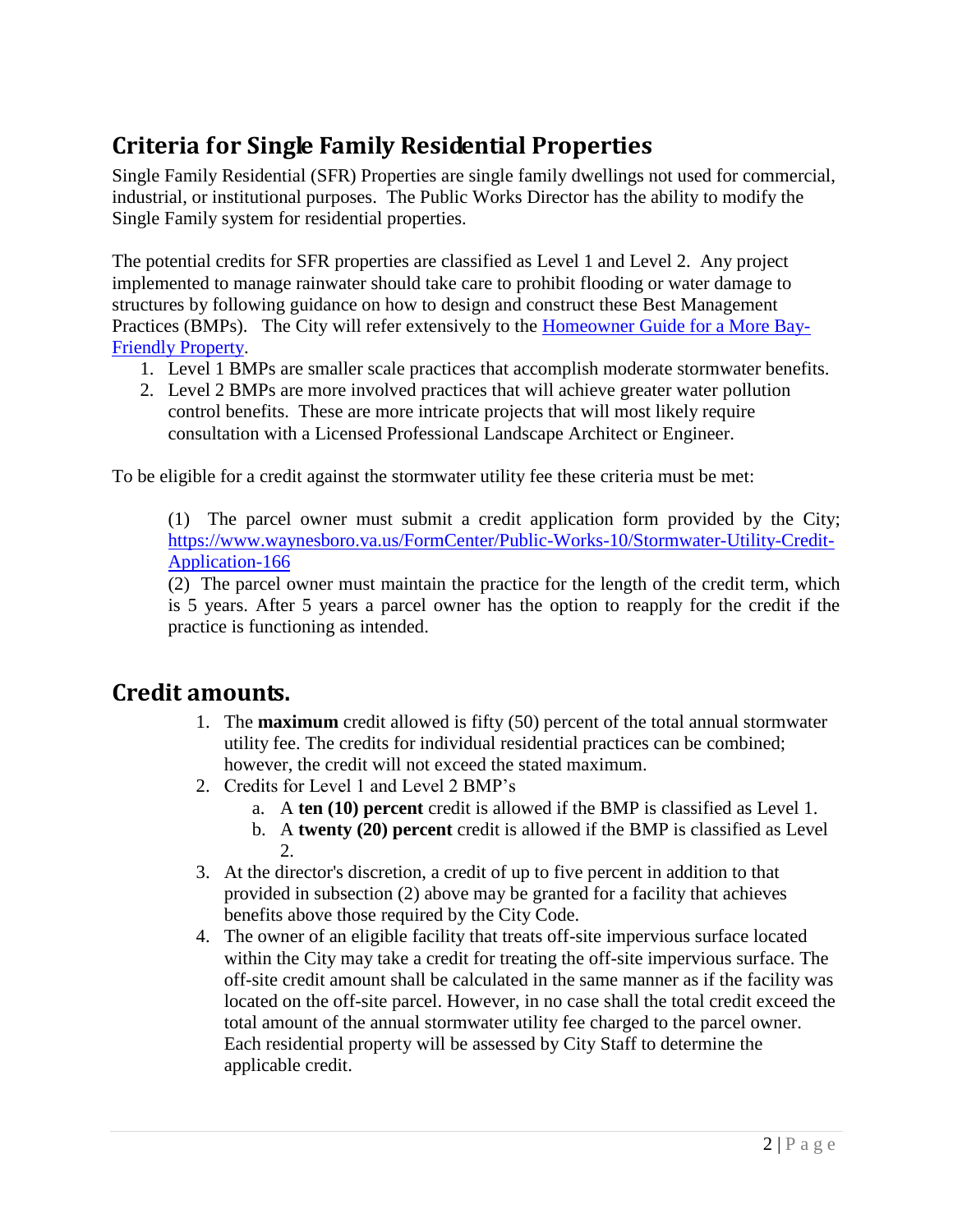## <span id="page-4-0"></span>**Stormwater Utility Credit Eligibility and Application**

The stormwater BMP credit application is free of charge. To apply for initial credit, of a Level 1 practice, the residential parcel owner must sign to certify the application and for a Level 2 practice the licensed designer's signature and stamp is required to complete the application

The credit is good for a period of five (5) years for the original applicant. The director may revoke the credit if an inspection by the director or a designated representative determines that the facility is no longer being properly maintained or functioning as designed. The parcel owner will have thirty (30) days after having been notified in writing of the deficiency(s) to fix the problems. The director may delay the cancellation of fees if the parcel owner is diligently pursuing work to eliminate deficiencies.

Any maintenance or functional deficiencies must be remedied at the owner's expense before a facility may qualify, or re-qualify (after revocation), for a credit.

#### **For an application to be deemed complete, the following items must also be submitted:**

- 1. **Level 1:**
	- a. A sketch on the application or attached aerial imagery illustrating the location of all planned or existing BMPs and:
	- b. The square footage of any planned or existing rain gardens, channels or filter strips, and conservation landscaping
	- c. Flow paths to these practices and flow paths for discharge from these practices.
	- d. An outline of tree canopy if applying for a tree canopy credit.
	- e. **Level 2**:
- 2. A drainage area map, drawn to scale, for the facility showing the drainage boundaries and the impervious area treated by the facility in square feet;
- 3. As-built or other acceptable engineering plans for the facility;
- 4. A narrative of the known maintenance history of any existing facility, including routine maintenance and significant structural maintenance and repair;
- 5. Information on any public funds used to construct, repair, upgrade, or retrofit the facility, including the amount and the date(s);
- 6. Calculations to determine the monetary amount of the claimed credit; and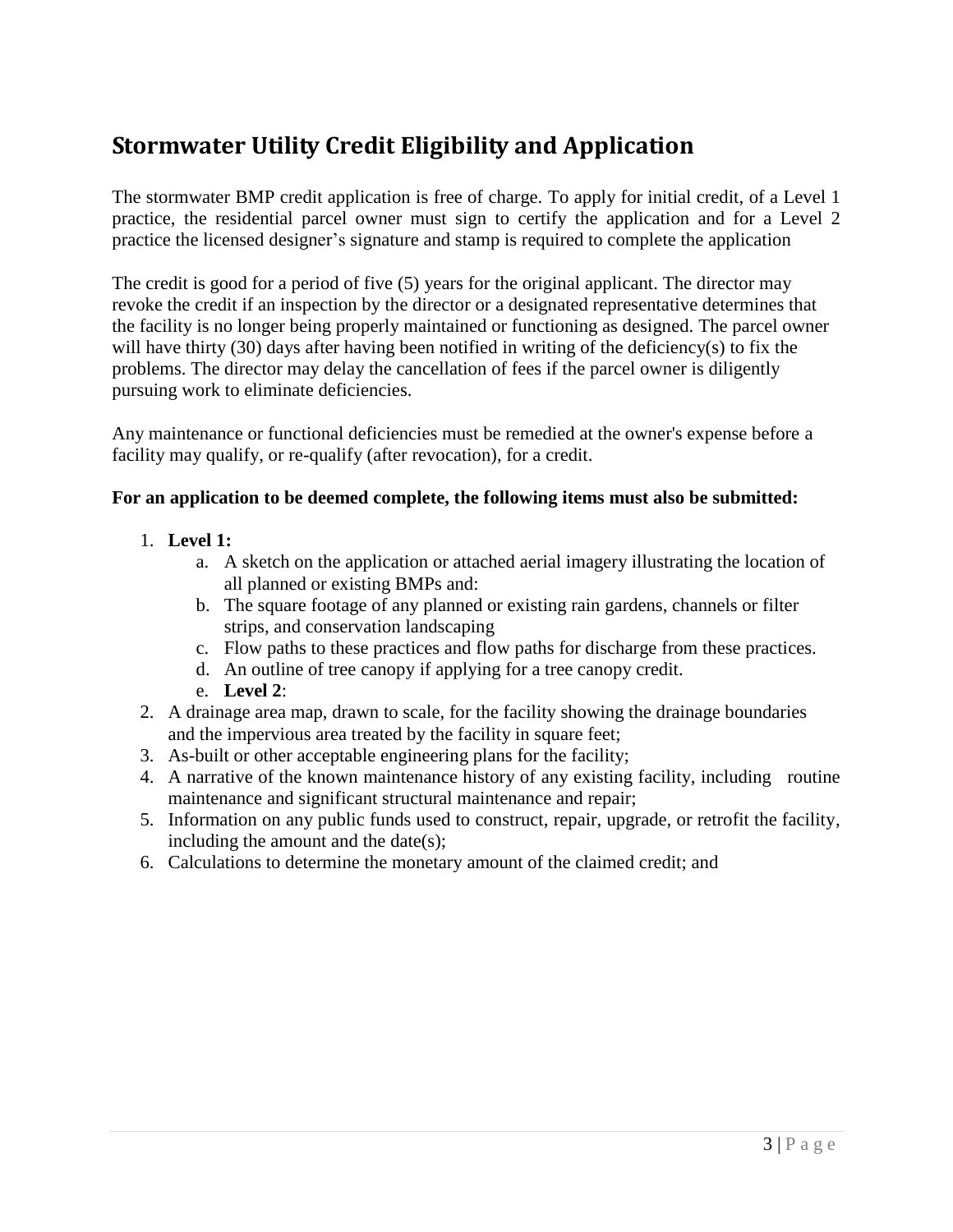### <span id="page-5-0"></span>**Level 1 Credit Calculation**

A Best Management Practice (BMP) must be demonstrated to have been installed and maintained with the intent of permanently reducing pollution being discharged to the City stormwater system or surface waters to be eligible for a Level 1 Stormwater Utility Credit of up to 10%. The City references the [Virginia Stormwater BMP Clearinghouse Standards and](https://swbmp.vwrrc.vt.edu/)  [Specifications](https://swbmp.vwrrc.vt.edu/) to determine which facilities are eligible for a stormwater quality credit.

The credit will be applied to the monthly rate and then multiplied by 12 months per year.

*Credit Earned = (10% Credit) X (12) X (Tier Multiplier\*) X (Stormwater Fee Rate)*

*\*Tier 1 Multiplier = .5 Tier 2 Multiplier = 1 Tier 3 Multiplier = 2*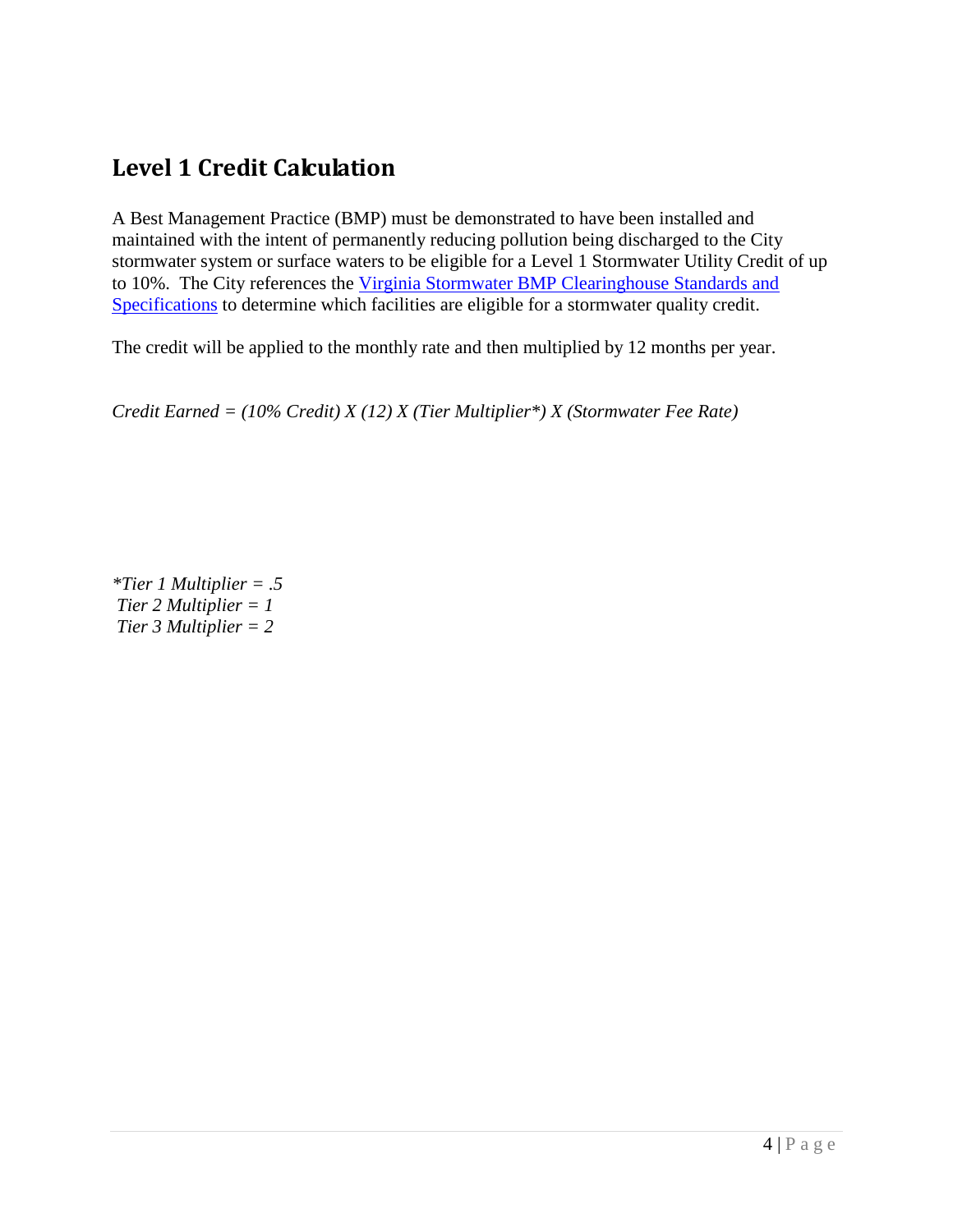### <span id="page-6-0"></span>**Stormwater Quantity Credit Calculation**

To be eligible for a Stormwater Quantity Credit of up to 10% a Best Management Practice (BMP) must have be demonstrated to have been designed, constructed, and maintained with the intent of permanently regulating the volume of stormwater being discharged to the City stormwater system or surface waters.

The credit will be applied to the monthly rate and then multiplied by 12 months per year.

*Credit Earned = (20% Credit) X (12) X (Tier Multiplier\*) X (Stormwater Fee Rate)*

*\*Tier 1 Multiplier = .5 Tier 2 Multiplier = 1 Tier 3 Multiplier = 2*